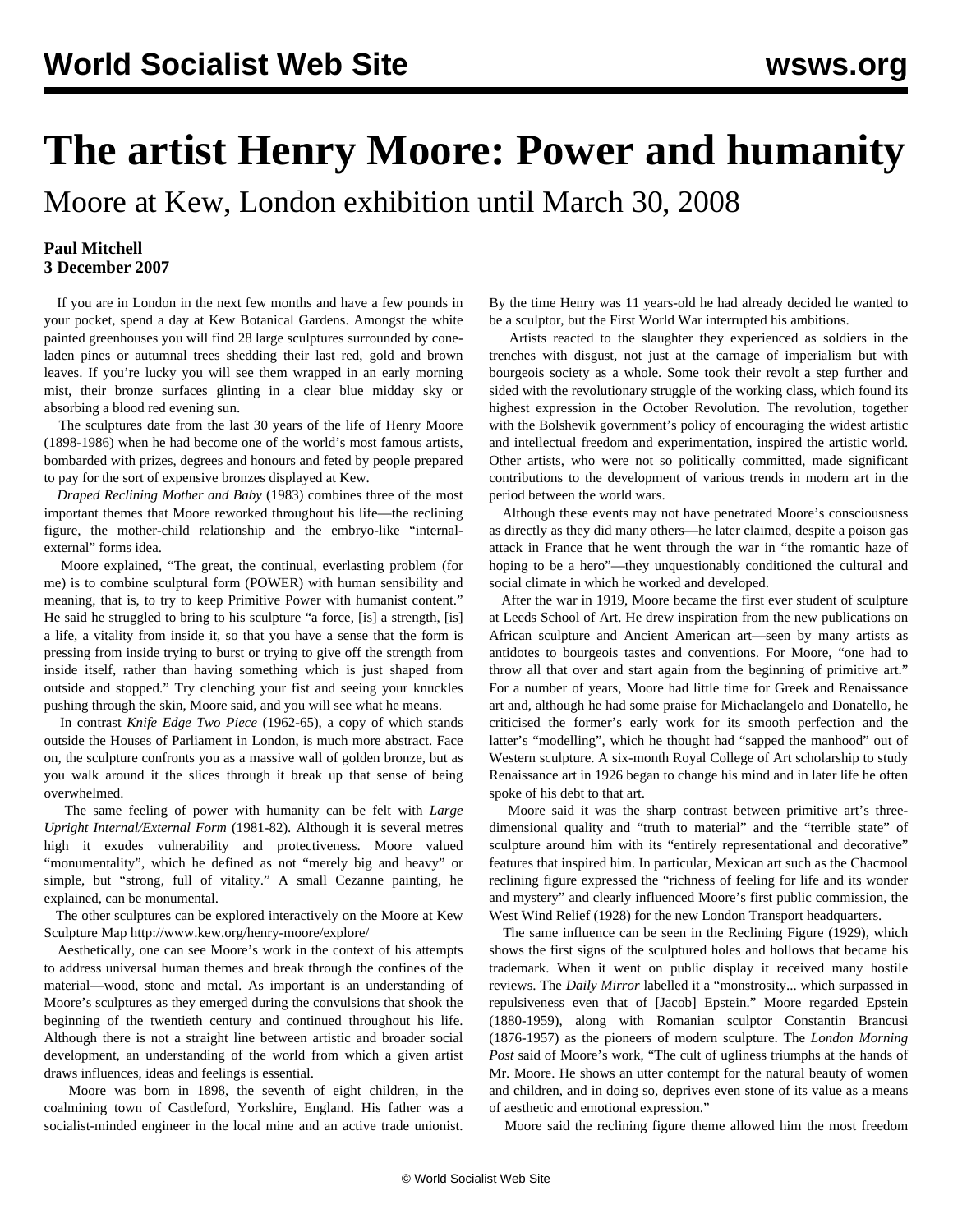unlike seated figures or standing figures, which are liable to break at the ankles. (Moore explained how the Egyptians had to strengthen their stone statues with wooden supports and the Greeks used drapery to provide a thicker base.)

 Moore saw himself as part of an international movement and regularly visited Paris from the early 1920s. There he drew on the work of avantgarde artists, particularly Picasso, Arp and Giacometti. In 1929 Moore and Irina Radetsky whom he had just married moved to Hampstead in north London, a dynamic melting pot for artists and intellectuals such as Barbara Hepworth and Ben Nicholson and which included many foreign exiles like the Russian constructivist Naum Gabo who had fled Nazi persecution. One of Moore's sculptures appeared in a Nazi exhibition of degenerate art. Moore also gained the attention of Herbert Read who wrote the first monograph on his work and later became the president of the Institute of Contemporary Art and Kenneth Clark, director of the National Gallery.

 Moore joined Unit One, formed in 1933 by Paul Nash, to "stand for the expansion of a truly contemporary spirit" and promote surrealist and abstract art. His work during this period, such as *[Four-Piece Compositio](http://www.henry-moore-fdn.co.uk/matrix_engine/content.php?page_id=1834)*[n](http://www.henry-moore-fdn.co.uk/matrix_engine/content.php?page_id=1834) (1934), as with that of all the Surrealists, was guided by the aim of revolutionizing art and perception, rejecting many of the artistic conventions of the past, while seeking to preserve their best traditions. At the same time he rejected the "violent quarrel" between the proponents of Surrealism and Abstract Art as "quite unnecessary", saying, "All good art has contained both abstract and surrealist elements, just as it has contained both classical and romantic elements—order and surprise, intellect and imagination, conscious and unconscious."

 During this period Moore also gained greater international recognition, including the display of his *Two Forms* (1934) at the Cubism and Abstract Art Exhibition at the Museum of Modern Art in New York.

 In 1936, Moore signed the Surrealist manifesto and served on the London International Surrealist Exhibition committee. In the same year he also signed the English Surrealist Group's "Declaration on Spain" written in opposition to the British government's policy of non-intervention in the Civil War that had erupted when General Franco launched his uprising against the Spanish Revolution. Moore attempted to go to Spain in a delegation of English artists and writers, but the British government refused them permission to travel. The [Spanish Prisoner](http://www.henry-moore-fdn.co.uk/matrix_engine/content.php?page_id=3323&shop=32) print drawn for the Spanish Prisoners Appeal in 1939 shows a forlorn face encased in barbed wire, bars and concrete.

 In 1938 Moore produced his first large scale stone sculpture, [Recumbent](http://www.henry-moore-fdn.co.uk/matrix_engine/content.php?page_id=1173) [Figure,](http://www.henry-moore-fdn.co.uk/matrix_engine/content.php?page_id=1173) which was bought by the architect Serge Chermayeff for his garden. For Moore the undulating folds of the figure acted as a link between Chermayeff's modernist house and the ancient rolling hills of southern England. He manages to open out the sculpture in such a way that form and space achieve "an equal partnership to make them inseparable, neither being more important than the other."

 When a bomb damaged Moore's Hampstead home in 1940 during World War II, he and Irina moved to a farmhouse 40 kilometres north of the capital where they were to live modestly, despite increasing wealth, for the rest of their lives. Those left in London took to the underground railway system during air raids because there were insufficient official shelters and despite government attempts to stop them. Moore's experience of the "unbelievable scenes and life" he found there were expressed in drawings such as the *[Study for 'Tube Shelter Perspective:](http://www.henry-moore-fdn.co.uk/matrix_engine/content.php?page_id=1411) [The Liverpool Street Extension'](http://www.henry-moore-fdn.co.uk/matrix_engine/content.php?page_id=1411)* (1940-41). He compared them to "a hold of a slave ship on its way from Africa to America, full of hundreds and hundreds of people who were having things done to them that they were quite powerless to resist."

 The shelter drawings came to the attention of the War Artists' Advisory Committee under its chairman, Sir Kenneth Clark, who appointed Moore an Official War Artist in 1941. These drawings, together with those he

made subsequently in the coalmines of Yorkshire, were Moore's attempts show sympathy with the victims of war and not to glorify it.

 In 1944 Moore completed his stone carving [Madonna and Child](http://www.henry-moore-fdn.co.uk/images/lh226_1_0.jpg). Although it was commissioned for St Matthew's church in Northampton it has a very human down-to-earth feel about it. This change of direction was criticised by his modernist supporters, but his more life-like representations resonated with a population tired of the horrors of war and yearning for change.

 These broad sentiments signalled the approach of another revolutionary upheaval that threatened to surpass that following the First World War. It drove the Labour government to create the welfare state and enact measures for a more even distribution of wealth. Moore's first major work in bronze [Family Group](http://www.henry-moore-fdn.co.uk/matrix_engine/content.php?page_id=1249) (1948-49) for Stevenage School was made possible by the government's massive building programme, replacing slums with new "garden cities" such as Stevenage and a dramatic increase in official sponsorship of the arts. The fluid nature of the metal gave Moore the opportunity to develop a whole new body of work that he "couldn't do in stone."

 In 1948 Moore was Britain's sole representative at the prestigious Venice Biennale and in winning its international prize for sculpture he was catapulted to fame. The British Council, which exhibited his work in 82 exhibitions between 1950 and 1960, made particular use of him to promote British art in the atmosphere of the Cold War.

 But Moore was no mere propaganda tool. At an international conference of artists organised by Unesco in 1952 he explained, "We live in a transitional age, between one economic structure of society which is in dissolution and another economic order of society which has not yet taken definite shape." He criticised the West for its "arbitrary system" entailing "much suffering and injustice" particularly for younger artists and the Soviet Union as an authoritarian system where style was determined by the State. He told his audience, "I think socialist realist artists would like to get at it: but of course they can't because it's done in a superficial academic way and artists simply aren't up to it. It's only a great humanist like Giovanni Pisano, or Masaccio or Rembrandt or Cezanne who can express the tremendous power of goodness that exists somewhere in human nature." Above all, he pleaded somehow artists must have their freedom and independence.

 In 1957 Moore was appointed chairman of the International Auschwitz Memorial Competition, but the jury was unable to agree a winner. Moore wondered if a work of art "can express the emotions engendered by Auschwitz" and his belief that perhaps "a very great sculptor—a new Michelangelo or a new Rodin—might have achieved this."

 Major exhibitions followed around the world in the latter part of his life, including Madrid, New York, Hong Kong, Japan and New Delhi. One of Moore's most celebrated exhibitions took place in Florence, Italy, at Michelangelo's Forte di Belvedere in 1972 when 350,000 people came to see nearly 300 sculptures.

 Henry Moore died at the age of 88 in August 1986, mourned by the public and the press. "Since the death of Sir Winston Churchill, Henry Moore has been the most internationally acclaimed of Englishmen, honoured by every civilized country in the world," proclaimed the rightwing *Daily Telegraph*. Others were not so moved. Some radicals criticised him for his wealth and influence and for betraying his class. Modernists blamed him for watering down modernism and post-modernists for stereotyping women.

 These critics are missing the central point, which is to distinguish the objectively truthful elements from what was historically and artistically limited in Moore's work. Although the inter-war movements had limitations, their liberating themes, particularly those of the Surrealists, aligned them with the struggle for human emancipation and against the growing threat of fascism. Their collapse is bound up with far-reaching social questions, above all, with the great defeat of socially progressive